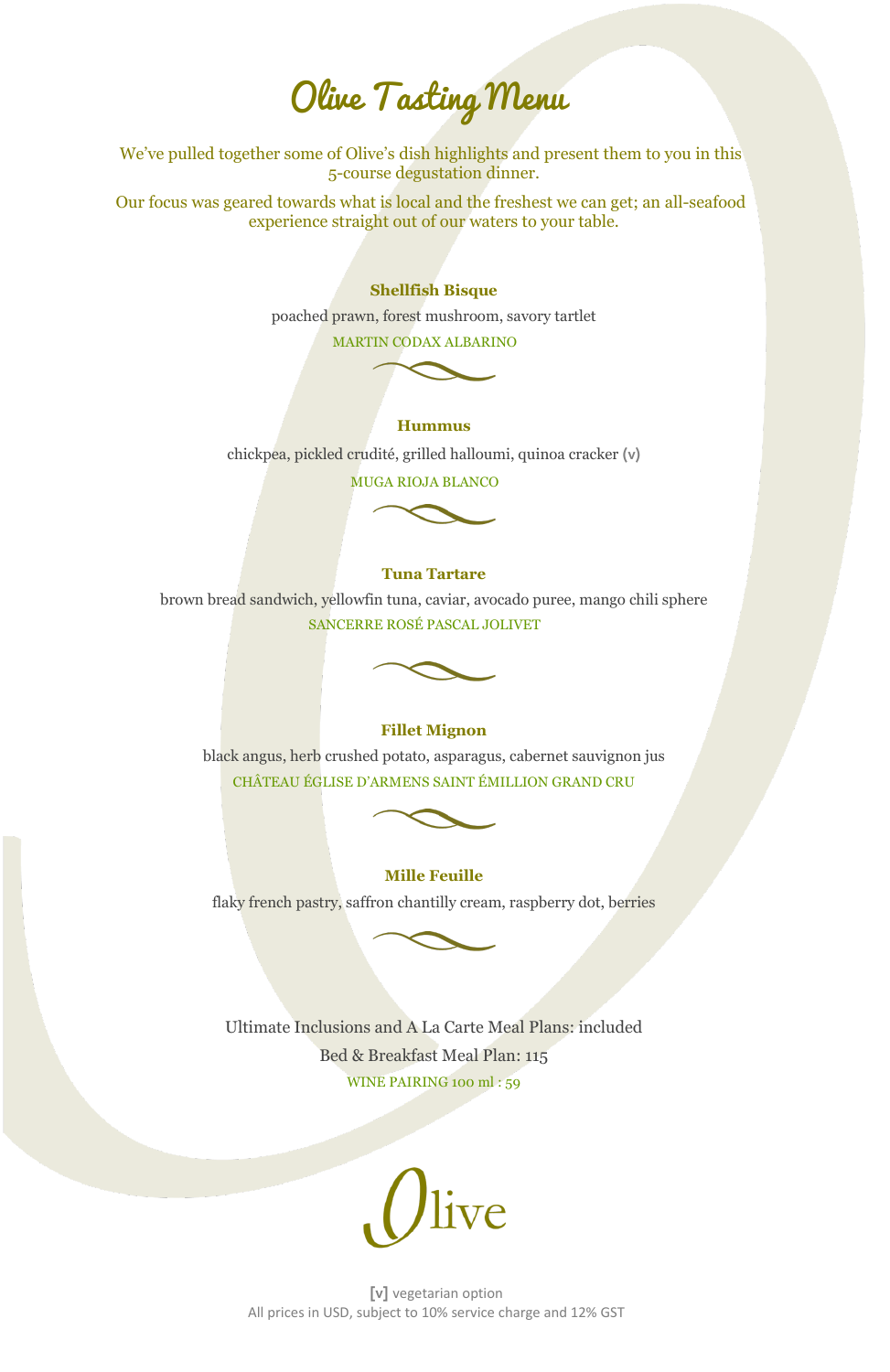Petits Plats. Premier.

#### **Shellfish Bisque**

poached prawn, forest mushroom, savory tartlet



# **Hummus**

chickpea, pickled crudité, grilled halloumi, quinoa cracker **(v)**

20

# **Ratatouille**

aubergine, courgette, tomato piquillo relish **(v)**



#### **Tuna Tartare**

brown bread sandwich, yellowfin tuna, caviar, avocado puree, mango chili sphere



#### **Iberico**

jamon, sourdough, pickle, crisp mushroom, taleggio, balsamic



# **Gazpacho**

watermelon, smoked trio capsicum, crushed nuts, goat cheese sphere **(v)**

18



**[v]** vegetarian option All prices in USD, subject to 10% service charge and 12% GST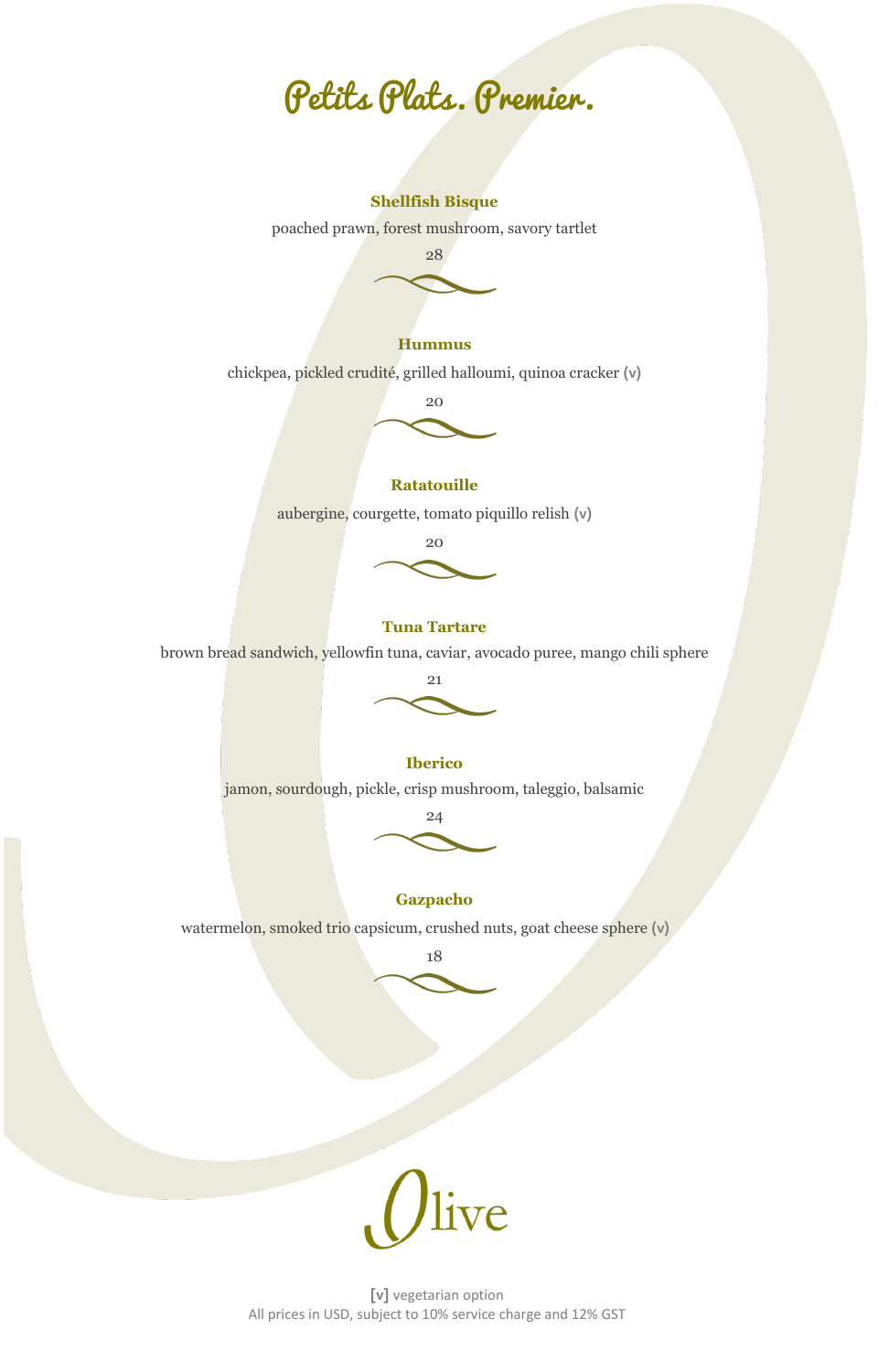

#### **Beet Risotto**

carnaroli rice, asparagus, roasted beetroot **(v)**



#### **Octo Risotto**

octopus, carnaroli rice, mushrooms, e' shallots, crispy pancetta



#### **Tortellini Aglio e' Olio**

spinach ricotta, butter chili garlic, Grana Padano, garlic foam **(v)**



# **Gnocchi Alla Verde**

creamy truffle, hazelnut, patatina **(v)**



# **Tagliatelle**

nantua sauce, Sicilian frutti di mare



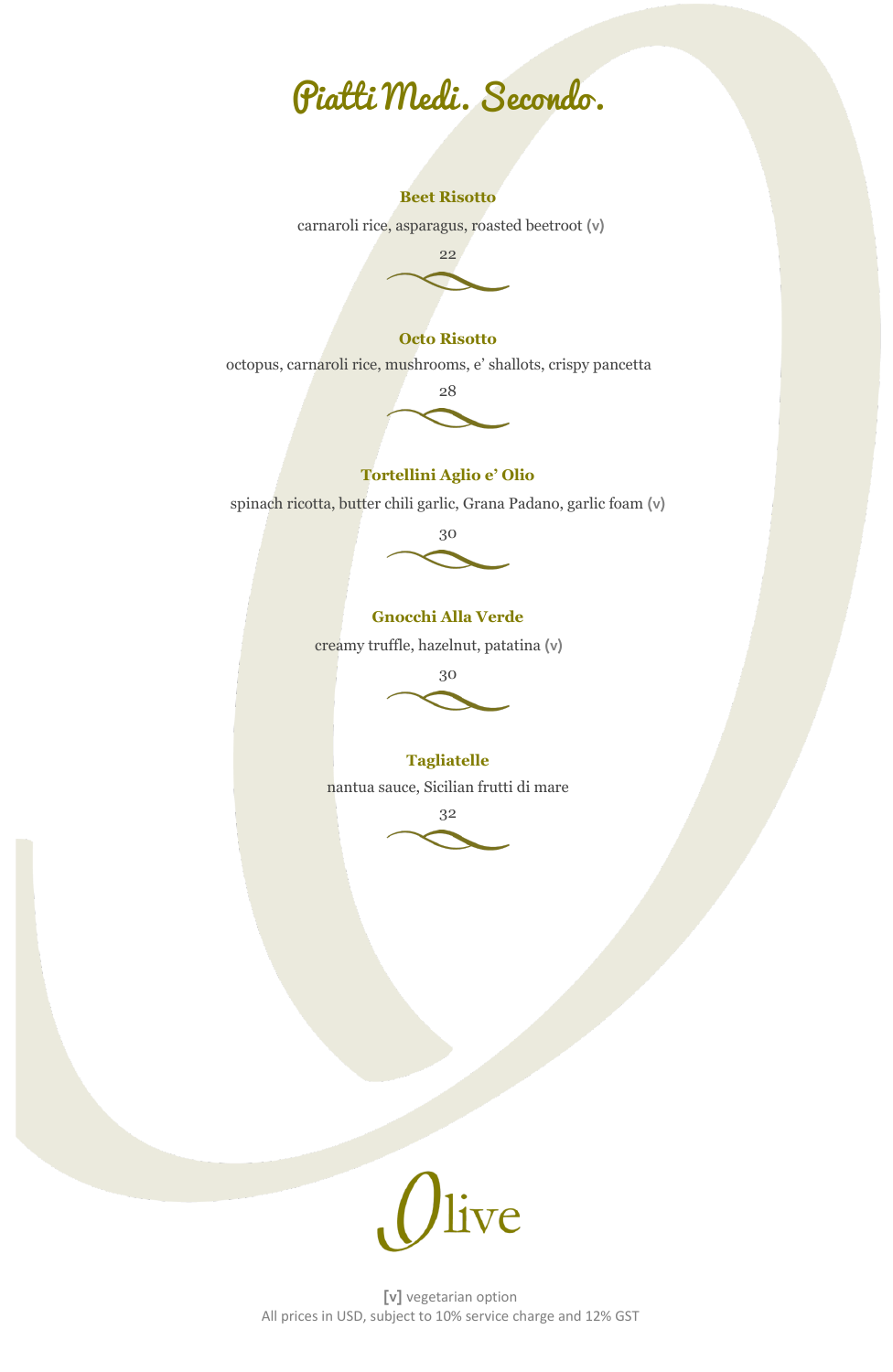Grande Platos. Tercero.

# **Calabaza Asada**

thoddoo pumpkin, bleu de gex, arugula, honey emulsion, and crush nuts **(v)**



### **Poulet Royal**

cornfed chicken, pimento, potato, asparagus, creamy cheese



#### **Tonno**

yellowfin tuna, caper beurre blanc, duxelle mushroom, crisp angel hair



#### **Lamb Loin**

herbed loin, tapenades, black pearl, arugula



# **Fillet Mignon**

black angus, herb crushed potato, asparagus, cabernet sauvignon jus